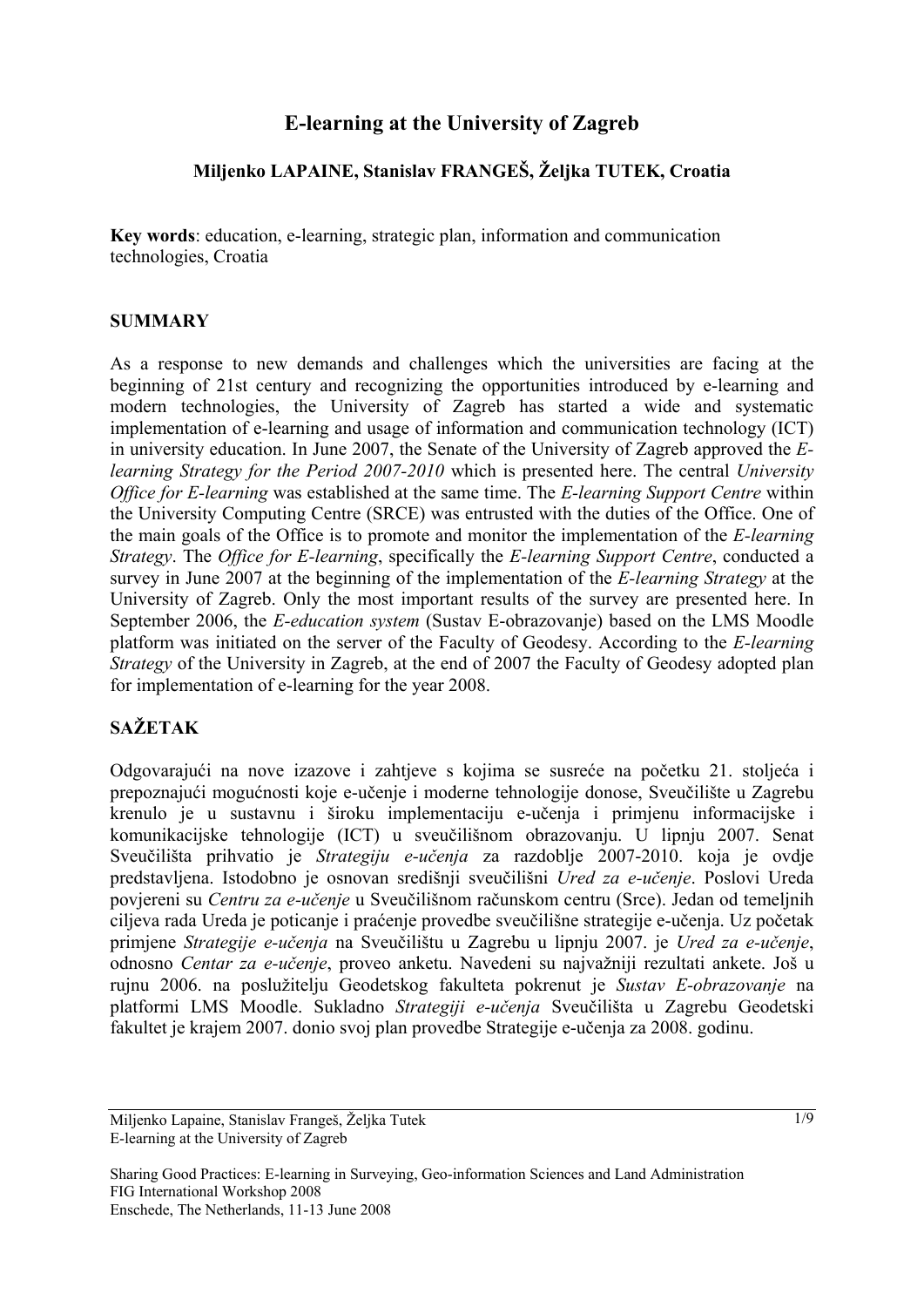# **E-learning at the University of Zagreb**

# **Miljenko LAPAINE, Stanislav FRANGEŠ, Željka TUTEK, Croatia**

## **1. E-LEARNING STRATEGY AT THE UNIVERSITY OF ZAGREB**

The University of Zagreb, the oldest and largest Croatian university, as a research-oriented university with century-old tradition in higher education, considers quality one of its greatest virtues. Triggered by new challenges and demands of the society at the beginning of the 21st century, e-learning, as well as other forms of learning supported by information and communication technologies, is the synonym of new, modern and high-quality education. Aiming to create a positive and stimulating environment for development and systematic implementation of e-learning, the Senate of the University of Zagreb accepted the *E-learning Strategy 2007-2010* (URL1) at the session held on June 12, 2007. The strategic plan supports autonomy of faculties, art academies and university professors to decide about the optimal form of teaching and does not enforce any specific model of teaching.

A specially appointed commission made the university development strategy titled *Iskorak 2001* (Breakthrough 2001) a starting point for the development of this strategic plan within broader Croatian national strategy of educational development. The Plan for the development of education in the period 2005-2010 in the Republic of Croatia (URL2) also specifies "development of lifelong learning habits, application of information-communication technologies, and innovative approaches in the process of education and their harmonization with EU programs at all levels". The development of the strategic plan was based to great extent on the results and discussions which were organized as a part of the Tempus project UM JEP-19105-2004 Education Quality Improvement by E-learning Technology (EQIBELT) which is coordinated by the University Computing Centre (SRCE) on behalf of the University of Zagreb (URL3).

In this strategy, e-learning is defined as a process of education (learning and teaching process) conducted by means of information and communication technology which improves the quality of the process itself and the quality of its results.

The main components of the plan are: research of environment, vision, mission, fundamental guidelines, strategic objectives, planned activities inside the areas of strategic operations and monitoring of strategy implementation.

#### **1.1 Main setting for the implementation of e-learning**

The University of Zagreb supports and actively encourages e-learning, i.e. application of information and communication technology in learning and teaching processes at all levels of higher education. E-learning is a legal and desirable way of learning and teaching at the University of Zagreb (URL1).

Miljenko Lapaine, Stanislav Frangeš, Željka Tutek E-learning at the University of Zagreb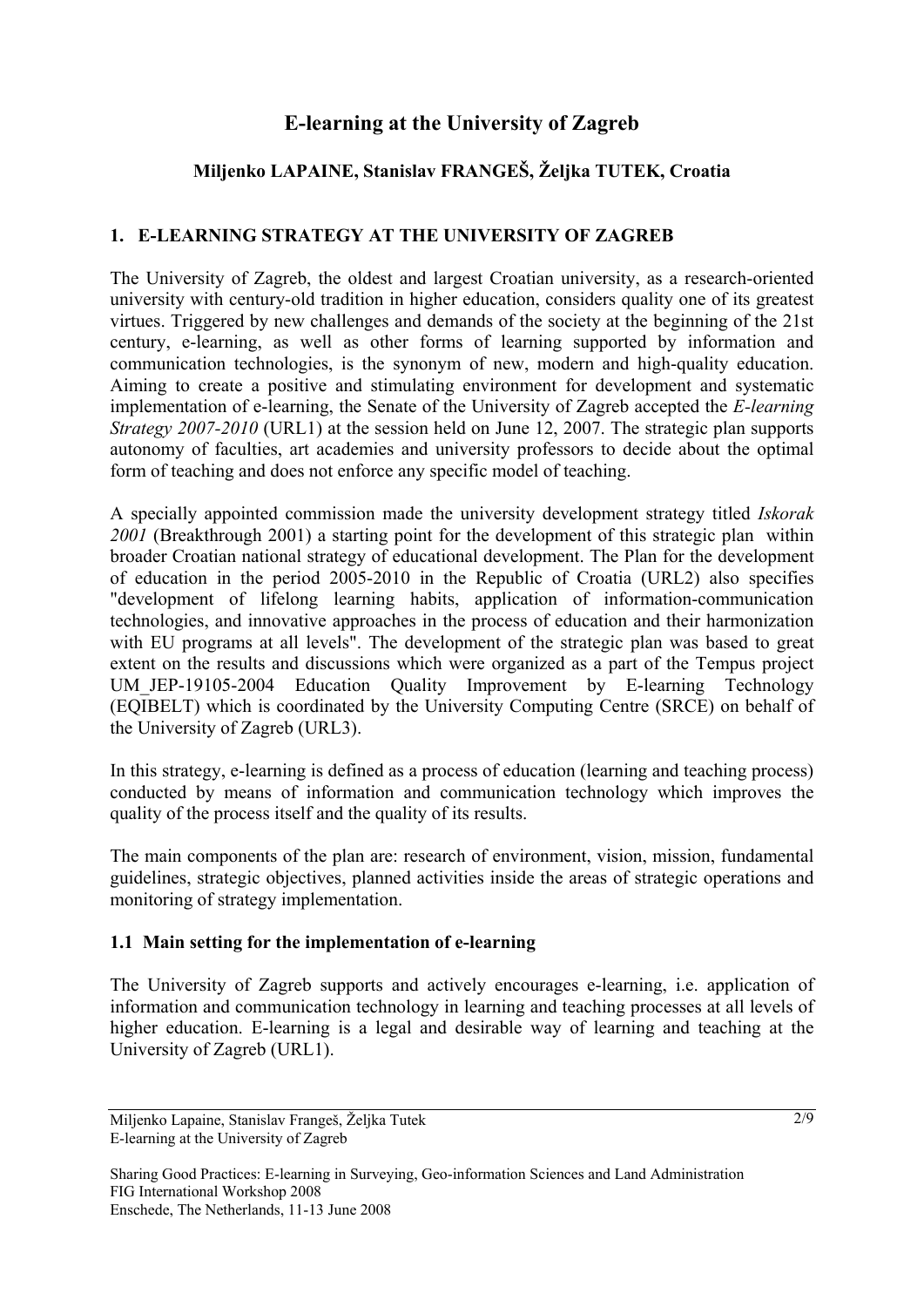E-learning is a synonym for new, modern and quality education. E-learning technologies and information technologies in general can and should act as a catalyst of integration processes within the University and be an efficient tool in the realization of quality changes at the University of Zagreb, as well as in the implementation of the Bologna Declaration principles.

E-learning is an integral part of the higher education process.

As a rule, the mixed (blended, hybrid) form of e-learning is applied at the University of Zagreb. Such an approach is based on a combination of classical teaching methods and those employed in virtual learning and teaching environments. The choice of the form and intensity of e-learning is left to the faculties and academies of the University. They should recognize and apply the forms of e-learning appropriate for particular education areas, i.e. particular studies and/or courses.

The University of Zagreb encourages harmonization of various approaches and ways of applying e-learning at the University, supports adoption of common standards and recommendations for the development and use of e-learning teaching materials, as well as for the establishment of common, university repositories of e-learning teaching materials.

The University of Zagreb and its faculties and academies take good care of the sustainability of e-learning by creating necessary preconditions through systematic planning of activities and ensuring financial resources for the application of e-learning, through continuous support and evaluation of teachers' work, through provision and maintenance of the infrastructure, and through enhancing and co-funding the development of high-quality e-learning teaching materials and promotion thereof.

#### **1.2 Vision, mission, strategic objectives of e-learning**

The vision describes desirable situation at the University at the end of the period:

The educational process at the University of Zagreb is an active partners' relationship between teachers and students, adjusted to individual characteristics and needs of each student. Its learning objectives are clearly defined, as well as the responsibilities assigned for achieving them.

Information and communication technology is applied in the teaching process harmoniously, allowing both students and teachers to communicate and efficiently cooperate within the integral virtual environment in which learning and teaching are conducted. The process itself is a combination of classical classroom teaching model and the one in which information and communication technologies are used.

The results of university education comply with advanced requirements of both knowledgebased society and knowledge-based economy. Skills obtained during the studies are the basis for lifelong education and further independent learning, as well as for scientifically founded collection and interpretation of various data and information.

Miljenko Lapaine, Stanislav Frangeš, Željka Tutek E-learning at the University of Zagreb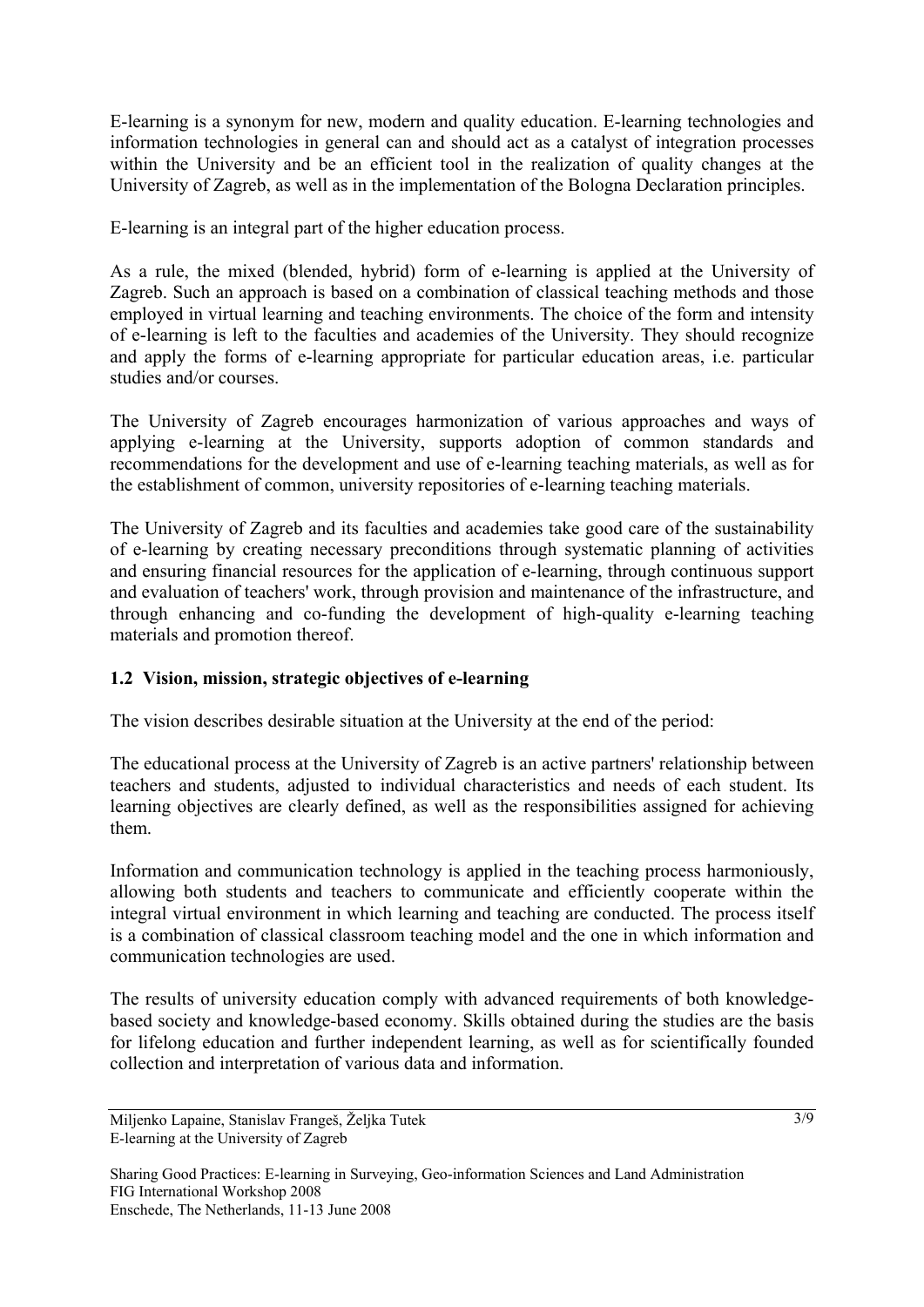The vision defined in such a way implies the mission (role of e-learning):

Systematic introduction of e-learning contributes to the quality of higher education by creating an environment in which active cooperation between students and their teachers is enabled and encouraged. Introduction of e-learning leads to improvement of research work, opens space for lifelong learning programs, increases importance of the social role of the University and betters its competitiveness in both national and international environments.

The University of Zagreb aims to accomplish the following strategic objectives by introducing and actively implementing e-learning:

- 1 Enhance the quality of university education
- 2 Enable teachers and students to achieve new roles in the process of education
- 3 Increase the competitiveness of the University and its study programs
- 4 Enable students to use lifelong learning technologies.

#### **1.3 Areas of strategic operations and planned activities**

In relation to the implementation of the *E-learning Strategy*, the University of Zagreb and its faculties will carry out forty six different activities within the following areas of strategic operations:

A Improvement of formal/legal and organizational environment, assurance of sustainability

- B Development of human resources
- C Support to teachers
- D Support to students
- E Development of educational contents
- F Development of basic and specific infrastructure.

Competent/responsible bodies and deadlines for realization/duration are precisely defined for each activity.

#### **1.4 Monitoring of strategy implementation**

Monitoring and analysis of thirteen quantitative parameters is scheduled during the period 2007-2010 for the purpose of monitoring the implementation of this strategy and for the purpose of monitoring the conditions for the application of e-learning at the University of Zagreb and the levels thereof.

The main *E-learning Support Centre* (CEU) was established for continuous qualitative and quantitative monitoring of the e-learning development, its support and monitoring of the implementation of the e-learning strategy at the University of Zagreb.

The strategy document can be found on the website of the University of Zagreb (URL1).

Miljenko Lapaine, Stanislav Frangeš, Željka Tutek E-learning at the University of Zagreb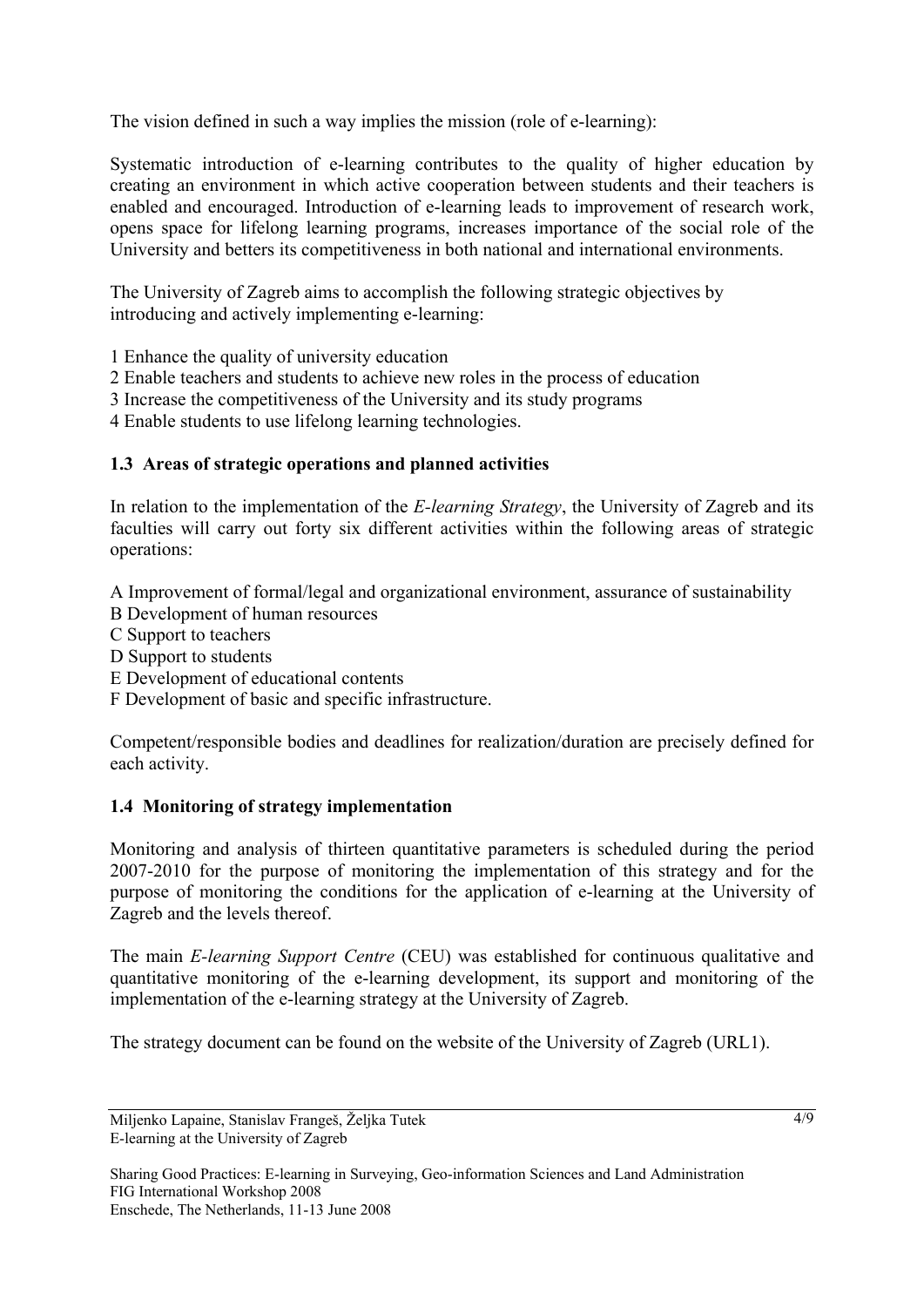## **2. UNIVERSITY E-LEARNING SUPPORT CENTRE**

Because of its proportions and diversification the University of Zagreb is developing a hybrid organization model, the so-called coordinated decentralized e-learning support. The newly established *E-learning Support Centre* is the central unit at the university level that provides support to teachers and students in the usage of ICT and e-learning tools.

Besides, the *E-learning Support Centre* also acts as the central university *Office for Elearning* and coordinates support groups at faculties for promoting and supporting the elearning with the goal of efficient conducting of common activities associated with the implementation and use of e-learning at the University of Zagreb (URL4).

### **2.1 Entry survey about the state of e-learning at the University**

At the beginning of the implementation of the *E-learning Strategy* at the University of Zagreb, the *E-learning Support Centre* conducted a survey in June 2007 with the goal to identify the current status and the status of the faculties' and art academies' plans related to the usage of e-learning, or more precise, the usage of information and communication technologies (ICT) in university education. The goal was also to go through long-term visions and expectations of the faculties and art academies within the University of Zagreb about the usage of ICT in the learning process. The answers to the survey questionnaire with 74 questions were provided by all 33 university departments of the University of Zagreb (URL5).

The survey shows that most faculties (79%) recognise that the role of e-learning and ICT is important for improving the quality of the educational process and recognise the positive attitude of students towards e-learning and implementation of ICT in the educational process.

It shows that the greatest expectations from the implementation of e-learning are in the following order:

- greater availability of on-line teaching materials
- greater accessibility to resources of digital libraries
- greater of the quality of education
- better access to additional educational materials on the web
- modernisation of university education
- adjustment to European and worldwide experiences and trends
- recognizing of e-learning as a tool for lifelong learning
- transparency of the educational process
- better communication between students and teachers
- enhancing possibilities of communication between students and teachers
- flexible learning independent of time and place
- better accessibility of teachers to students
- more time for quality communication between teachers and students
- adjusting to individual learning styles
- better access for Croatian students to international educational resources during their studies in Croatia

Miljenko Lapaine, Stanislav Frangeš, Željka Tutek E-learning at the University of Zagreb

Sharing Good Practices: E-learning in Surveying, Geo-information Sciences and Land Administration FIG International Workshop 2008 Enschede, The Netherlands, 11-13 June 2008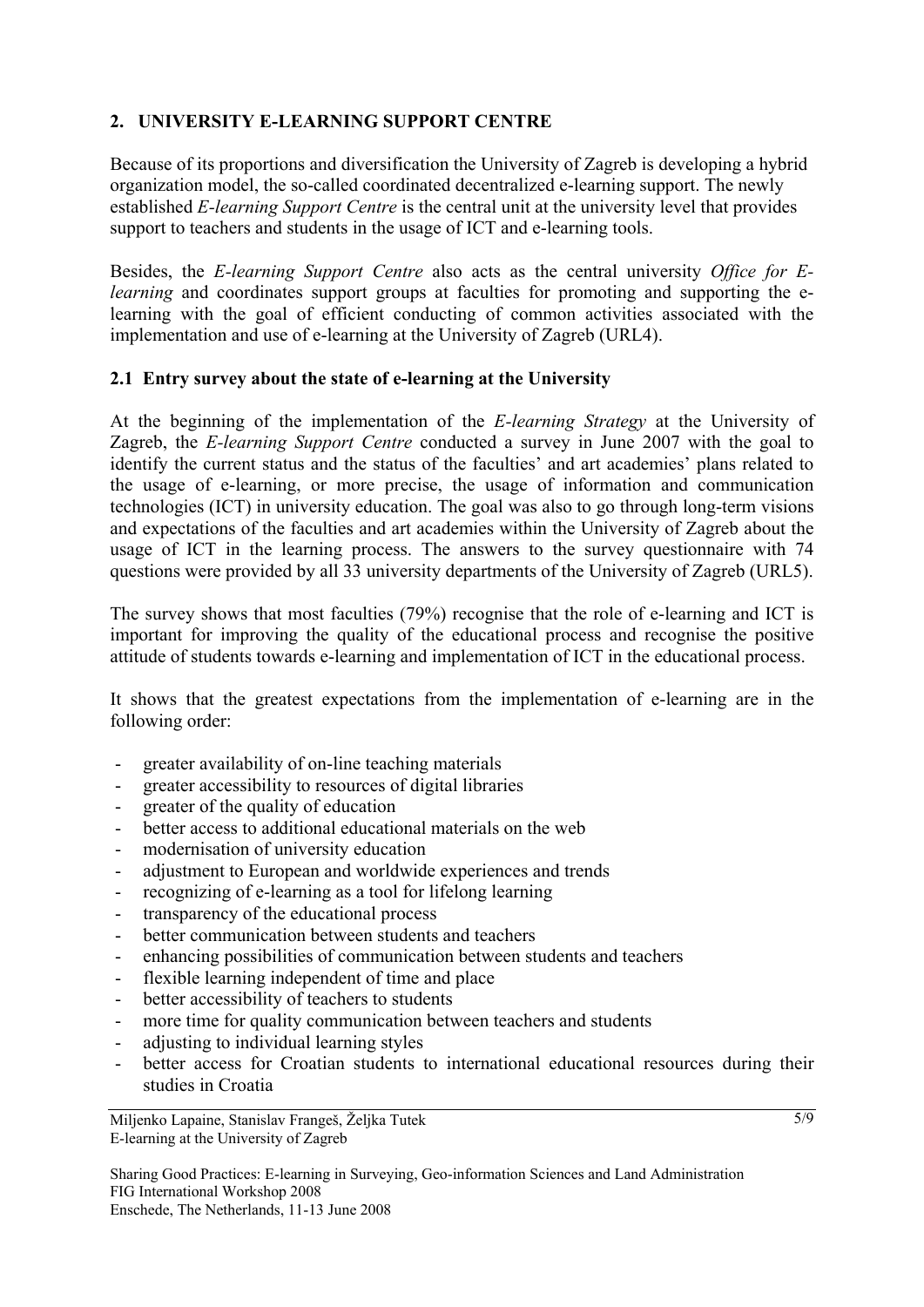- better access for Croatian students to international educational studies and programmes
- continuous self-examination of the students' knowledge
- choice of education modules according to personal needs
- availability of multimedia teaching materials
- learning through collaboration
- better access to studies in Croatia for foreign students
- better communication between students in the learning process
- virtual contacts between students in learning process
- evaluation and examination in virtual environment.

|                                           | E-učenje - Geodetski fakultet Sveučilišta u Zagrebu | Hrvatski (hr) v                                                          |
|-------------------------------------------|-----------------------------------------------------|--------------------------------------------------------------------------|
| Glavni izbornik<br>$\boxed{\blacksquare}$ | Site news                                           | Dodiplomski studij                                                       |
| ◉                                         | Pretplatite se na ovaj forum                        |                                                                          |
| Site news                                 |                                                     | Kalendar                                                                 |
|                                           | Popis kolegija                                      | Travanj 2008<br>٠                                                        |
| Moji kolegiji<br>$\Box$                   |                                                     | Pon Uto<br>Čet<br>Pet<br>Sub Ned<br>Sri                                  |
| Analitička geometrija i linearna          | Geodetski fakultet Sveučilišta u Zagrebu            | 3<br>$-1$<br>4<br>6<br>$\overline{\mathbf{2}}$<br>5                      |
| algebra                                   | Studij geodezije i geoinformatike - preddiplomski   | $\mathbf{s}$<br>10<br>$\overline{7}$<br>o<br>12 <sup>2</sup><br>13<br>11 |
| Svi kolegiji                              | 1. semestar<br>6                                    | 15<br>20<br>14<br>16<br>17<br>18<br>19                                   |
|                                           | Izborni predmeti:<br>3                              | 24<br>26 27<br>23<br>25<br>21<br>22                                      |
|                                           | 2. semestar<br>6                                    | 30<br>28<br>29                                                           |
|                                           | Izborni predmeti:<br>4                              |                                                                          |
|                                           | 6<br>3. semestar                                    | Pretraži forume                                                          |
|                                           | з<br>Izborni predmeti:                              |                                                                          |
|                                           | 8<br>4. semestar                                    | Kreni                                                                    |
|                                           | 5<br>5. semestar                                    | Napredno pretraživanje (?)                                               |
|                                           | 3<br>Izborni predmeti:                              |                                                                          |
|                                           | 4<br>6. semestar                                    | Poruke                                                                   |
|                                           | 5<br>Izborni predmeti:                              | Nema poruka                                                              |
|                                           | Poslijediplomski doktorski studij                   | Poruke                                                                   |
|                                           | 1. semestar<br>2                                    |                                                                          |
|                                           | $\overline{\mathbf{2}}$<br>2. semestar              |                                                                          |
|                                           | 3. semestar                                         |                                                                          |
|                                           | 4. semestar                                         |                                                                          |
|                                           | 5. semestar                                         |                                                                          |
|                                           | 6. semestar                                         |                                                                          |
|                                           | Izborni projekti:                                   |                                                                          |
|                                           | Akademska godina: 2006./2007.<br>9                  |                                                                          |
|                                           | 10                                                  |                                                                          |
|                                           | Akademska godina: 2007./2008.                       |                                                                          |
|                                           | Kreni<br>Pretraži kolegije:                         |                                                                          |
|                                           | <b>moodle</b>                                       |                                                                          |

Fig. 1. The number of courses that are available on the E-learning System at the Faculty of Geodesy, University of Zagreb

#### **3. E-LEARNING AT THE FACULTY OF GEODESY**

E-learning as "electronically supported learning" has been an inherent part in teaching at the Faculty of Geodesy for years, as well as in professional and scientific work of geodetic experts. Basic information about faculty courses could be found on the website of the faculty, lectures were usually held by using of presentation tools, and computers exercises have been organised by using different applications for solving problems with the aim of achieving learning objectives. But, the development of the necessary infrastructure (quick internet access), efficient systems for managing online learning and technical equipment of students

Miljenko Lapaine, Stanislav Frangeš, Željka Tutek E-learning at the University of Zagreb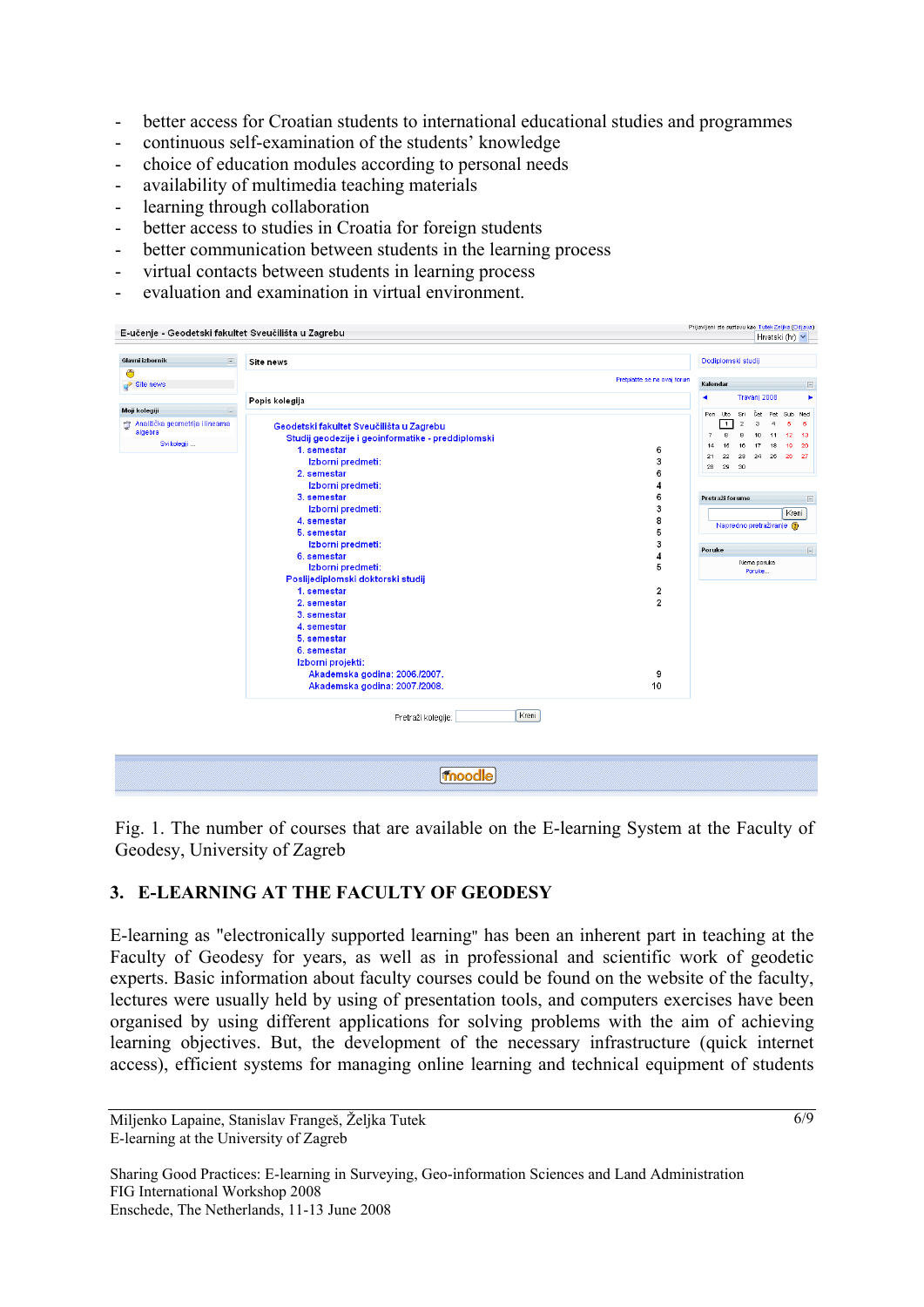(greater number of computers with internet access) have made the creation of a unique virtual space for learning and teaching possible just a few years ago.

In September 2006, the *E-education System* (Sustav E-obrazovanje) was initiated on the server of the Faculty of Geodesy on the LMS Moodle platform. At that time, there were only around 20 Moodle sites in Croatia! In the academic year 2006/07, online activities were included by 40% of the 1st and 2nd year undergraduate courses which were conducted by the new program according to the Bologna process (Fig. 1).

All students were granted a simple and flexible (time and place independent) access to materials for studies and easier communication and cooperation with teachers and other students. The youth is far more skilled these days in accepting new technologies, but more then ever they seek authority of teachers who will skilfully guide them to study independently, who will always be available to them and who will share their life motivation and optimism with them. To the teachers, the system offers easier and more efficient means of communication with the students, but also cooperation on the development of interactive multimedia educational materials. It is a big challenge to find the optimal way of using the technology adjusted to the needs of a specific subject and the real possibilities and needs of students and teachers in the mixed (blended, hybrid) form of e-learning.

### **3.1 The implementation plan at the Faculty of Geodesy for year 2008**

According to the *E-learning Strategy* of the University of Zagreb, faculties and art academies within the University produce their plans. Therefore, at the end of 2007, the Faculty of Geodesy also adopted its plan for the implementation of the E-learning Strategy of the University of Zagreb for the year 2008. The following activities were pointed out in that plan:

- To create a new and unique portal on a separate server, which will technically be based on the newest version of LMS Moodle, different types of social software, such as forums, chat, wiki, blogs, etc., the administrative information system ISVU and other resources. A unique visual identity will also be created in that way. Access to the e-learning system is based on AAI@EduHr.
- To create virtual access for all courses of the summer semester of the academic year 2007/08.
- To conduct continuous evaluation through regular monthly analysis of system access statistics and online surveys of students and teachers. Open access to the results will be available.
- Maintenance and development of the system according to the needs of students and teachers.
- Organizing lectures, workshops and courses with themes related to e-learning and additional education for teachers in collaboration with the *E-learning Centre* in SRCE.
- All teachers will be able to share their experiences through the *E-learning for Teachers* course. Through that course, teachers will be guided and encouraged to actively track modern methods of teaching, new communication skills, trends in the development of technologies, find necessary sources on the web on their own and mutually cooperate.

Sharing Good Practices: E-learning in Surveying, Geo-information Sciences and Land Administration FIG International Workshop 2008 Enschede, The Netherlands, 11-13 June 2008

Miljenko Lapaine, Stanislav Frangeš, Željka Tutek E-learning at the University of Zagreb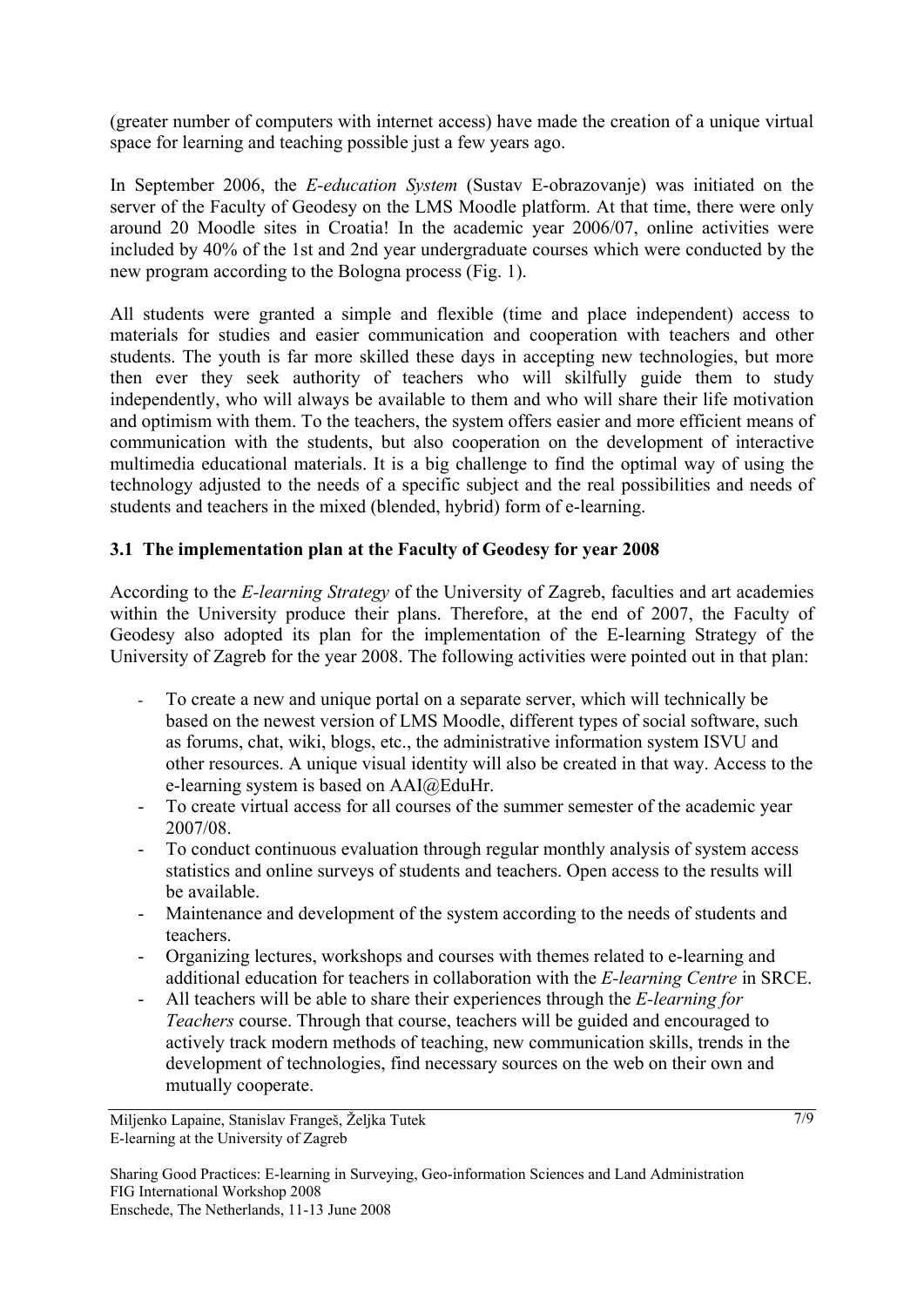- To encourage teachers and staff to involve in the informatics education via the Croatian Academic Research Network (CARNet) portal for remote learning and the distance learning system at SRCE.
- To enable education for teachers and their co-workers on the CARNet E-learning academy.
- To prepare instructions for the use of LMS Moodle in Croatian, materials and guides for course design and teaching materials.
- Through the course *The Basics of Informatics*, students will gain basic competences (knowledge, skills, behaviour) of using of information and communication technologies. Through different projects/themes, students will make materials that will be available to everyone through LMS Moodle.
- Support from students to students will include: support for new users in the form of courses (basic system elements, etc.), user courses (not just related to LMS) and forums/chats for current questions and problems, etc.

# **REFERENCES**

Bates, T. 2001. National strategies for e-learning in post-secondary education and training, UNESCO.

<http://unesdoc.unesco.org/images/0012/001262/126230e.pdf>(accessed April 1, 2008)

URL1: [University of Zagreb E-learning Strategy 2007- 2010](http://www.unizg.hr/fileadmin/rektorat/dokumenti/eucenje_strategija/University_of_Zagreb-E-learning_strategy.pdf)  http://www.unizg.hr/fileadmin/rektorat/dokumenti/eucenie\_strategija/University\_of\_Zagreb-[E-learning\\_strategy.pdf](http://www.unizg.hr/fileadmin/rektorat/dokumenti/eucenje_strategija/University_of_Zagreb-E-learning_strategy.pdf) (accessed April 1, 2008)

URL2: University of Zagreb Development Strategy *Iskorak 2001* (Breakthrough 2001) [http://www.unizg.hr/fileadmin/rektorat/dokumenti/iskorak2001/razvojna\\_strategija\\_svucilista](http://www.unizg.hr/fileadmin/rektorat/dokumenti/iskorak2001/razvojna_strategija_svucilista_u_zagrebu.pdf) [\\_u\\_zagrebu.pdf](http://www.unizg.hr/fileadmin/rektorat/dokumenti/iskorak2001/razvojna_strategija_svucilista_u_zagrebu.pdf) (accessed April 1, 2008)

URL3: EQIBELT Newsletter, Issue #4 – September 2007 [http://eqibelt.srce.hr/fileadmin/dokumenti/tempus\\_eqibelt/bilten/Eqibelt\\_broj\\_4-final.pdf](http://eqibelt.srce.hr/fileadmin/dokumenti/tempus_eqibelt/bilten/Eqibelt_broj_4-final.pdf) (accessed April 1, 2008)

URL4: University of Zagreb E-learning support centre/ Office for e-learning [http://www.srce.hr/ceu/o\\_ceu.html](http://www.srce.hr/ceu/o_ceu.html) (accessed April 13, 2008)

URL5: Survey results about the e-learning at the University of Zagreb, June 2007 [http://www.srce.hr/fileadmin/dokumenti/centar\\_e\\_ucenje/Sveuciliste\\_u\\_Zagrebu\\_Anketa\\_e\\_u](http://www.srce.hr/fileadmin/dokumenti/centar_e_ucenje/Sveuciliste_u_Zagrebu_Anketa_e_ucenje_2007_Rezultati.pdf) cenje 2007 Rezultati.pdf (accessed April 1, 2008)

URL6: E-učenje (E-learning system) of the Faculty of Geodesy, University of Zagreb <http://www.geof.hr/moodle> (accessed April 13, 2008)

Miljenko Lapaine, Stanislav Frangeš, Željka Tutek E-learning at the University of Zagreb